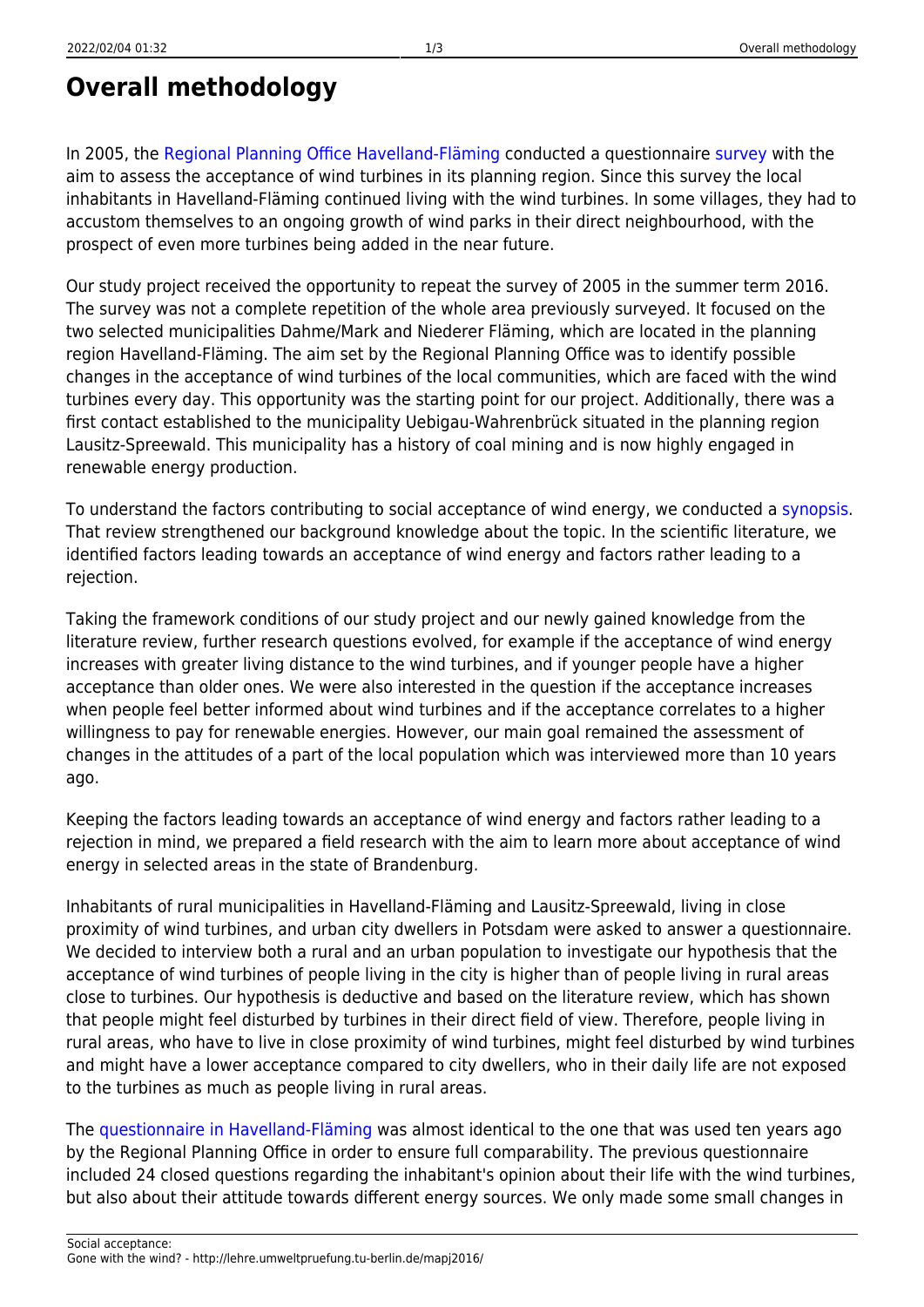regard to wording with the aim to make the questions and answer options better understandable and to avoid misunderstandings. The [Lausitz-Spreewald questionnaire](http://lehre.umweltpruefung.tu-berlin.de/mapj2016/doku.php?id=annex) was similar to the one in Havelland-Fläming. Specific questions regarding the history of coalmining that used to be very influential for the region were added. The [version of the questionnaire for the urban area](http://lehre.umweltpruefung.tu-berlin.de/mapj2016/doku.php?id=annex) comprised many questions of the versions for the rural areas but added questions reflecting the perspective of city dwellers: Do they know where the closest location of wind turbines to the city? Do they feel disturbed by the turbines during trips to the surrounding areas of Potsdam.

For the distribution of the questionnaires, the local registry offices of Dahme/Mark, Niederer Fläming and Uebigau-Wahrenbrück (Lausitz-Spreewald) provided us address lists. These lists have been generated through a systematic random sampling which every  $k^*$ th element was chosen, beginning with a randomly chosen point. For Dahme/Mark and Niederer Fläming k was defined as every 5th in small villages (fewer than 200 inhabitants) or every 10th in bigger villages. For Uebigau-Wahrenbrück, k was always defined as every 10th. In both regions, the defined minimum and maximum of sample sizes were 1 and 50, respectively.

We delivered the questionnaires into the letterboxes in the beginning of June 2016. In the municipalities of Havelland-Fläming, the households had the chance to drop the completed questionnaire at the local administration office or pass it directly to us when we visited the households two weeks later, asking for the completed questionnaires. In Lausitz-Spreewald, the interviewees were asked to send the questionnaires back to the TU Berlin via a provided envelope free of postal charge. In contrast to this "mailbox approach", in the urban area of Potsdam we interviewed the inhabitants directly on the street. The different methods lead to different response rates. In Havelland-Fläming we received 166 questionnaires back out of 500 delivered. In Spreewald-Lausitz we distributed 216 and received only 21 back. After several days in different parts of Potsdam, we managed to convince 125 people to answer to us. To provide a rough estimate how many people allowed us to interview them we estimate that every seventh person was willing to answer the questionnaire.



Fig. 1: In order to collect data concerning the social acceptance of wind energy, questionnaires were distributed to villages that were often close to wind turbines in Dahme/Mark and Niederer Fläming as well as in Uebigau-Wahrenbrück (Photo: R. Camargo)

After conducting the surveys in the three study areas, we analysed the questions using question-wise